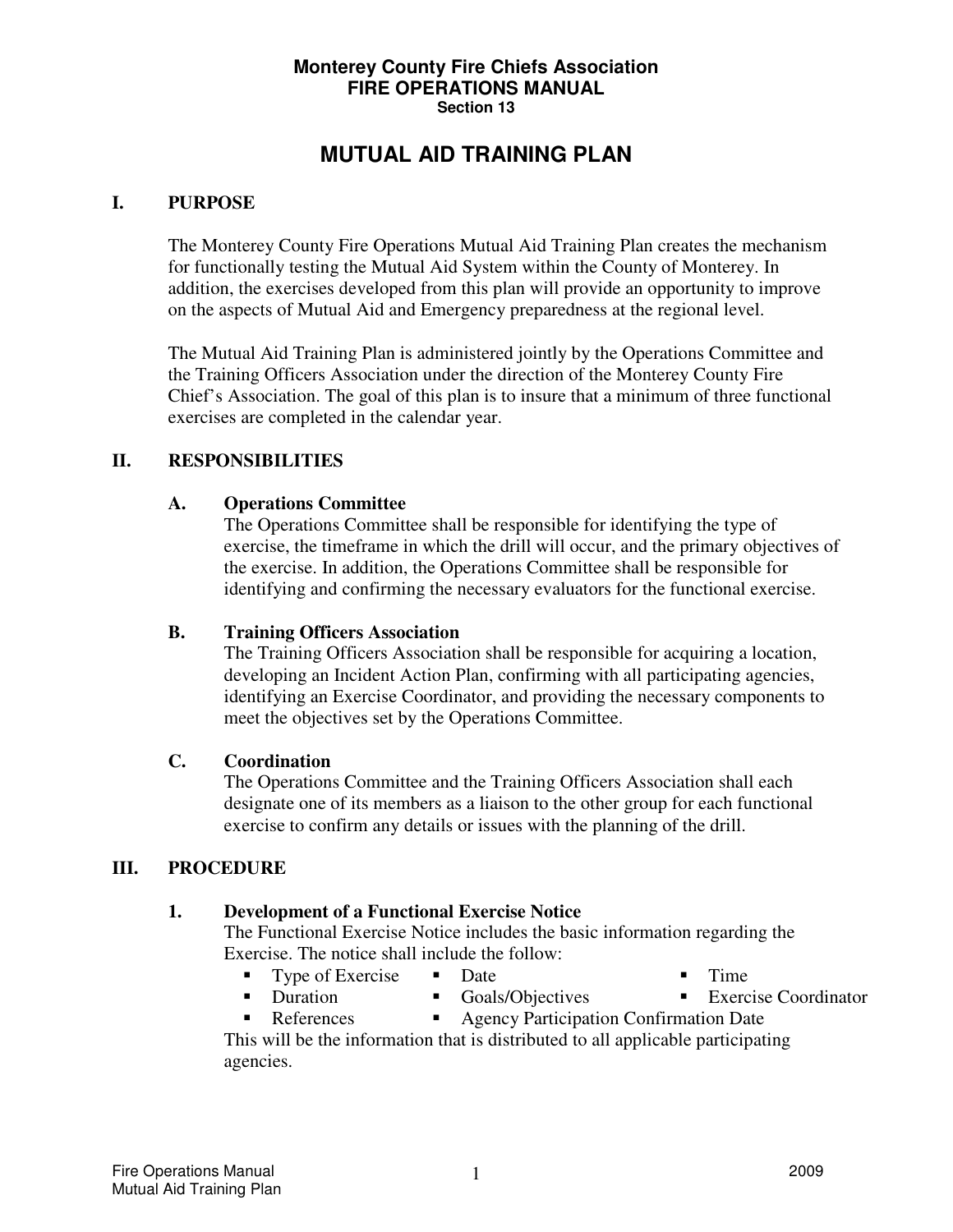### **2. Notifications**

The Functional Exercise Notice shall be distributed to all applicable agencies via electronic mail and facsimile at a minimum of 30 days prior to the actual exercise.

## **3. Agency Participation Confirmation Date**

The Agency Participation Confirmation Date shall be 10 days prior to the functional exercise. All agencies are responsible for notifying the Exercise Coordinator of their agencies participation or non-participation in the Functional Exercise prior to the Agency Participation Confirmation Date. Failure to respond to the Functional Exercise Notice by the Agency Participation Confirmation Date should indicate that there is a communication issue. A telephone call or page to that agency shall be made to confirm participation and address the communication issue.

## **4. Incident Action Plan**

An Incident Action Plan (IAP) shall be developed for each Functional Exercise. The IAP can be utilized for the organization of the Exercise, the operational aspect of the Exercise, or both.

## **5. Evaluation**

The designated evaluators shall submit a written evaluation of the Functional Exercise to the Operations Committee Chairman within two weeks after the exercise occurs. The Operations Committee and Training Officers shall review the evaluation and may provide additional comments and recommendations.

## **6. Final Report and Recommendations**

A final report and recommendations will be produced jointly by the Operations Committee and the Training Officers Association liaison to the Functional Exercise. The Final Report shall include at a minimum the following:

- The Functional Exercise Notice.
- A list of Agencies and Resources that participated in the Exercise.<br>The Incident Action Plan
- The Incident Action Plan .
- The written evaluation from the Exercise Evaluators.
- **EXECOMMENT COMMENTS** Comments and Recommendations from the Operations Committee and Training Officers Association.

## **IV. ATTACHMENTS**

■ Sample of a Functional Exercise Notice.